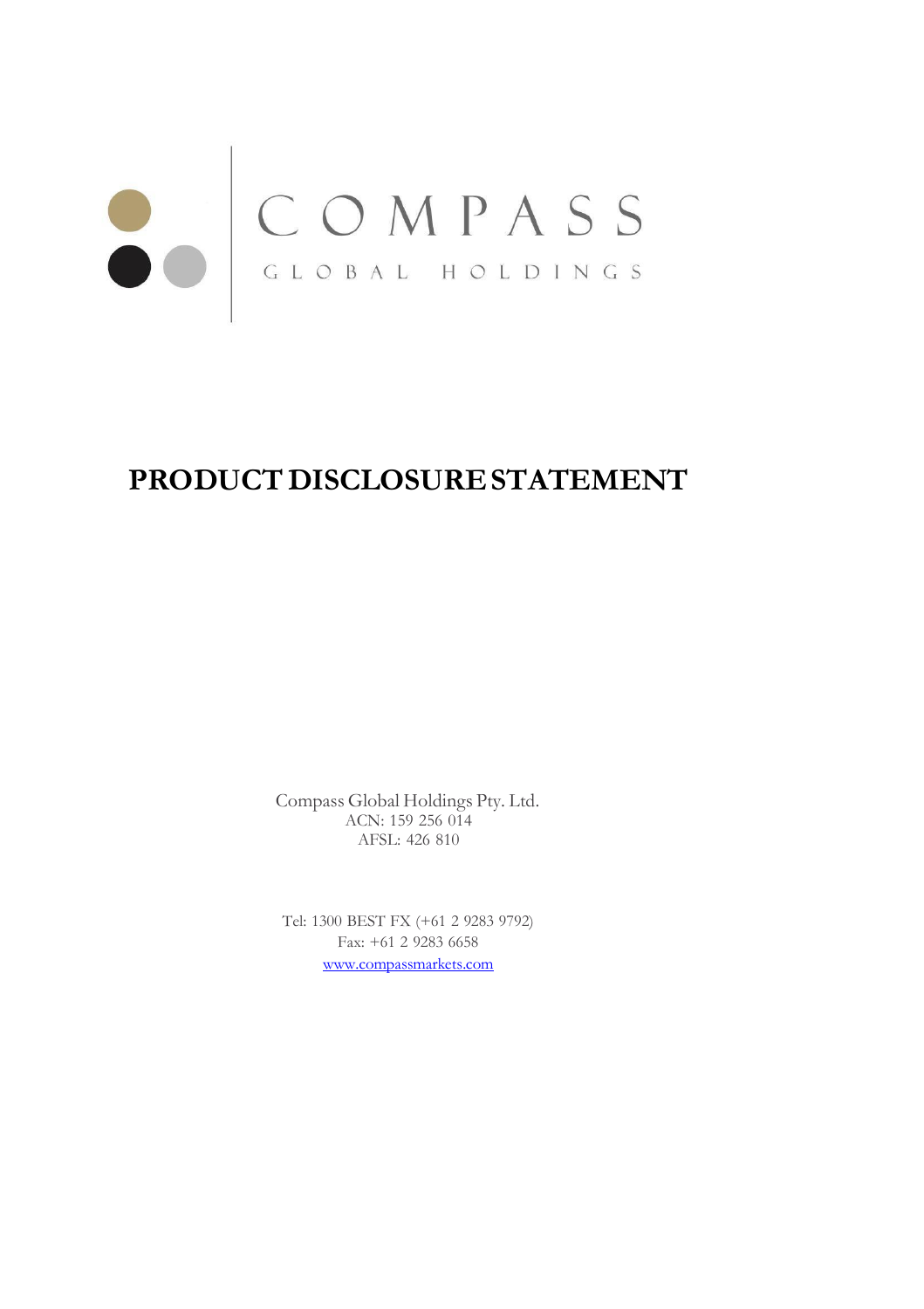## **PRODUCT DISCLOSURE STATEMENT**

| 1. INTRODUCTION                                   | 3              | 6.  | FOREIGN EXCHANGE CURRENCY                                                 |
|---------------------------------------------------|----------------|-----|---------------------------------------------------------------------------|
| <i><u>Iurisdiction</u></i>                        | 3              |     | <b>CONTRACTS</b>                                                          |
| Warning                                           | 3              |     | Benefits of options contacts                                              |
| Use of examples                                   | 3              |     | Disadvantages of using currency options<br>Example of an options contract |
| Anti-money laundering legislation                 | 3              |     |                                                                           |
| Purpose and contents of this Product              |                | 7.  | <b>GENERAL RISKS OF FOREIGN EXC</b>                                       |
| Disclosure Statement                              | 3              |     | Market risk                                                               |
| Name and contact details of issuer/service        |                |     | Counterparty risk                                                         |
| provider representations                          | 3              |     | Regulatory risk                                                           |
| Nature of advice offered by Compass               | $\overline{4}$ |     | Operational risk                                                          |
|                                                   |                |     | Segregated account                                                        |
| 2. PRODUCT SUMMARY                                | 5-6            |     | Protection afforded by the Australian Client                              |
|                                                   |                |     | Money Rules                                                               |
| 3. FOREIGN EXCHANGE TRANSACTION S                 |                |     | Warning about segregated accounts                                         |
| <b>AND PRODUCTS</b>                               | 6              |     | What is an unsecured creditor?                                            |
| Foreign exchange transactions                     | 6              |     |                                                                           |
| Foreign exchange products                         | 6              | 8.  | <b>CLIENT AGREEMENT</b>                                                   |
| Foreign exchange exposures                        | 6              |     |                                                                           |
| Nature of foreign exchange products               | 6              | 9.  | DISCRETIONARY POWERS OF COI                                               |
| Client application                                | 7              |     |                                                                           |
| Client instructions, statements and confirmations | 7              |     | 10. TAXATION CONSIDERATIONS                                               |
| What is a market order                            | 7              |     |                                                                           |
| Terms of market orders                            | 7              | 11. | <b>REMUNERATION ANDOTHER BE</b>                                           |
| Fees and charges                                  | 7              |     | <b>RECEIVED BY OUR EMPLOYEES</b>                                          |
| <b>4. FOREIGN EXCHANGE SPOT CONTRACTS</b>         | 8              | 12. | REFERRAL BENEFITS FOR OTHER                                               |
| Benefits of spot contracts                        | 8              |     | <b>SERVICES PROVIDERS</b>                                                 |
| Risks of spot contracts                           | 8              |     |                                                                           |
| Example of spot transaction                       | 8              | 13. | DISCLOSURE OF ANY RELEVANT                                                |
|                                                   |                |     | <b>CONFLICTS OF INTEREST</b>                                              |
| <b>5. FOREIGN EXCHANGE FORWARD</b>                |                |     |                                                                           |
| <b>CONTRACTS</b>                                  | 8              | 14. | <b>MAKING ACOMPLAINT</b>                                                  |
| Entering a foreign exchange forward contract      | 8              |     |                                                                           |
| Deposits and Instalments                          | 8              | 15. | <b>OUR PRIVACY POLICY</b>                                                 |
|                                                   |                |     |                                                                           |

|                |        | Pre-delivery of the forward exchange contract  | 9                                                                                                                                                                                                                                                                                                                     |
|----------------|--------|------------------------------------------------|-----------------------------------------------------------------------------------------------------------------------------------------------------------------------------------------------------------------------------------------------------------------------------------------------------------------------|
|                |        | Extension of a forward exchange contract       | $\overline{Q}$                                                                                                                                                                                                                                                                                                        |
|                |        | Closure of a forward exchange contract         | $\overline{Q}$                                                                                                                                                                                                                                                                                                        |
|                |        | Benefits of foreign exchange forward contracts | 9                                                                                                                                                                                                                                                                                                                     |
|                |        | Risks of foreign exchange forward contracts    | 10                                                                                                                                                                                                                                                                                                                    |
| 3              | 6.     |                                                |                                                                                                                                                                                                                                                                                                                       |
| 3              |        |                                                |                                                                                                                                                                                                                                                                                                                       |
| 3              |        |                                                |                                                                                                                                                                                                                                                                                                                       |
| $\mathcal{L}$  |        |                                                |                                                                                                                                                                                                                                                                                                                       |
| 3              |        |                                                |                                                                                                                                                                                                                                                                                                                       |
|                | 7.     | <b>GENERAL RISKS OF FOREIGN EXCHANGE</b>       | 10                                                                                                                                                                                                                                                                                                                    |
| 3              |        | Market risk                                    | 10 <sup>10</sup>                                                                                                                                                                                                                                                                                                      |
|                |        | Counterparty risk                              | 10 <sup>10</sup>                                                                                                                                                                                                                                                                                                      |
| 3              |        | Regulatory risk                                | $\mathbf{D}$                                                                                                                                                                                                                                                                                                          |
| $\overline{4}$ |        | Operational risk                               | 10                                                                                                                                                                                                                                                                                                                    |
|                |        | Segregated account                             | 10                                                                                                                                                                                                                                                                                                                    |
| 5-6            |        | Protection afforded by the Australian Client   |                                                                                                                                                                                                                                                                                                                       |
|                |        | Money Rules                                    | $\mathbf{1}$                                                                                                                                                                                                                                                                                                          |
|                |        | Warning about segregated accounts              | $\mathbf{1}$                                                                                                                                                                                                                                                                                                          |
| 6              |        | What is an unsecured creditor?                 | 11                                                                                                                                                                                                                                                                                                                    |
| 6              |        |                                                |                                                                                                                                                                                                                                                                                                                       |
| 6              | 8.     | <b>CLIENT AGREEMENT</b>                        | 11                                                                                                                                                                                                                                                                                                                    |
| 6              |        |                                                |                                                                                                                                                                                                                                                                                                                       |
| 6              | 9.     | DISCRETIONARY POWERS OF COMPASS                | 11                                                                                                                                                                                                                                                                                                                    |
| 7              |        |                                                |                                                                                                                                                                                                                                                                                                                       |
| 7              |        |                                                | 12                                                                                                                                                                                                                                                                                                                    |
| 7              |        |                                                |                                                                                                                                                                                                                                                                                                                       |
| 7              | 11.    | <b>REMUNERATION ANDOTHER BENEFITS</b>          |                                                                                                                                                                                                                                                                                                                       |
| 7              |        | RECEIVED BY OUR EMPLOYEES                      | 12                                                                                                                                                                                                                                                                                                                    |
| 8              | 12.    | <b>REFERRAL BENEFITS FOR OTHER</b>             |                                                                                                                                                                                                                                                                                                                       |
|                |        | <b>SERVICES PROVIDERS</b>                      | 12                                                                                                                                                                                                                                                                                                                    |
|                |        |                                                |                                                                                                                                                                                                                                                                                                                       |
| 8              | 13.    |                                                |                                                                                                                                                                                                                                                                                                                       |
|                |        |                                                | 12                                                                                                                                                                                                                                                                                                                    |
|                |        |                                                |                                                                                                                                                                                                                                                                                                                       |
| 8              |        |                                                | 12                                                                                                                                                                                                                                                                                                                    |
| 8              |        |                                                |                                                                                                                                                                                                                                                                                                                       |
| 8              | 15.    | <b>OUR PRIVACY POLICY</b>                      | 12                                                                                                                                                                                                                                                                                                                    |
|                |        |                                                | 12                                                                                                                                                                                                                                                                                                                    |
|                | 8<br>8 |                                                | FOREIGN EXCHANGE CURRENCY OPTIONS<br><b>CONTRACTS</b><br>Benefits of options contacts<br>Disadvantages of using currency options<br>Example of an options contract<br>10. TAXATION CONSIDERATIONS<br>DISCLOSURE OF ANY RELEVANT<br><b>CONFLICTS OF INTEREST</b><br>14. MAKING ACOMPLAINT<br>16. NO COOLING OFF PERIOD |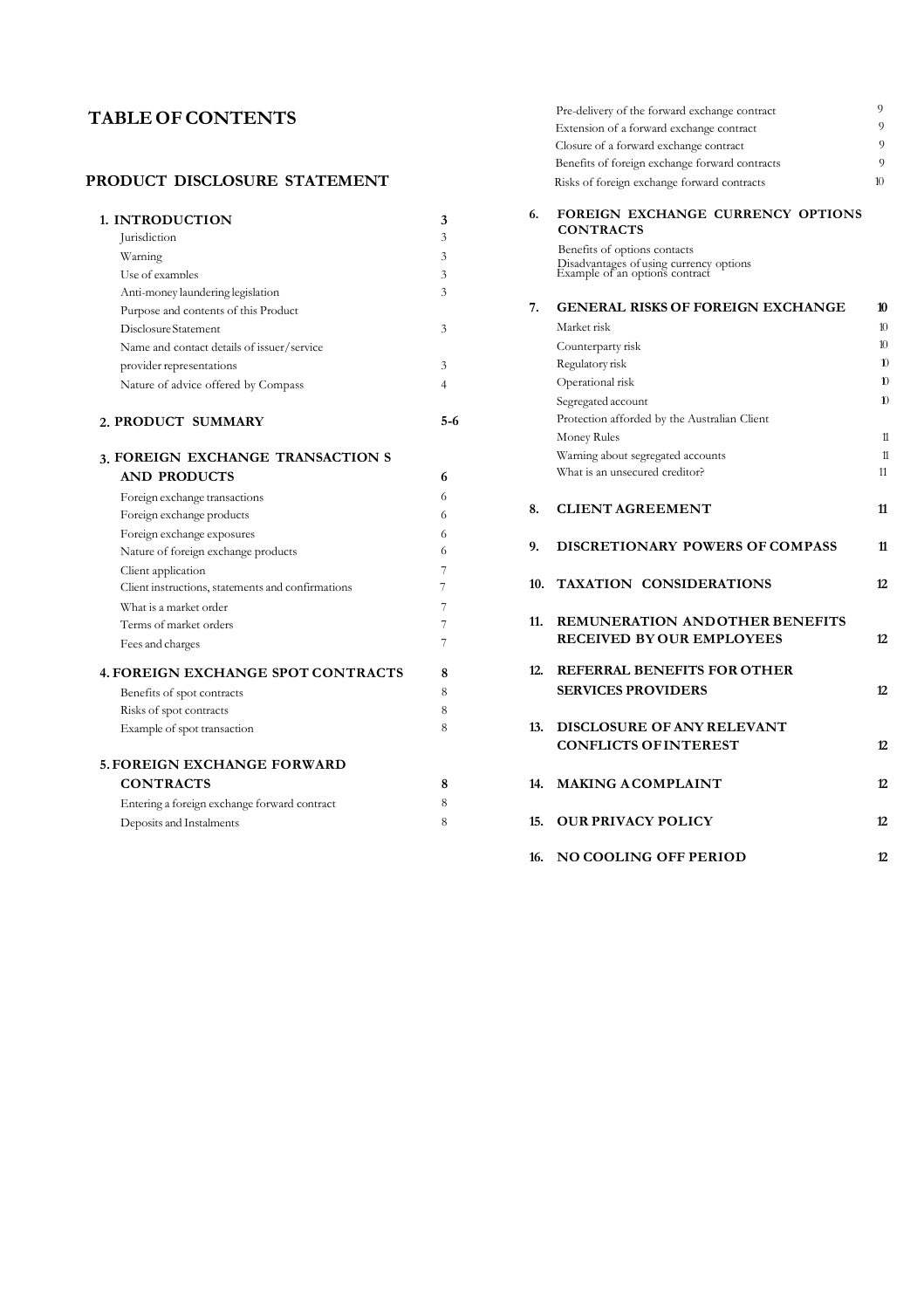# **PRODUCT DISCLOSURE STATEMENT**

### **1. INTRODUCTION**

This Product Disclosure Statement (PDS) has been prepared and issued by Compass Global Holdings Pty Ltd ACN 159 256 014 AFSL 426 810 (referred to herein as 'Compass, we or us').

This PDS provides you with key information about all financial products and services provided by Compass and its related entities including such financial services and products that may be provided to you under the name 'Compass Global Markets',

The information contained in this PDS does not constitute a recommendation, an advice or an opinion and does not take into account your individual objectives, financial situation, needs or circumstances. The PDS is an important document and should be read in its entirety before entering into a foreign exchange transaction with us or purchasing a financial product and/or service from us. This document does not form part of the Client Agreement; nor should it be read instead of that Agreement. We will provide a paper copy of this PDS free of charge upon request. It is available for download on our website at [www.compassmarkets.com.](http://www.compassmarkets.com/)

The information in this PDS is current as at 19 February 2014 and may be updated from time to time where that information is not materially adverse to clients. We may issue a supplementary or replacement PDS as a result of certain changes, which will be available in paper copy upon request and free of charge by contacting us.

For information regarding our full range of products and services, please read the Financial Services Guide. If you have any queries regarding this, please contact us.

### **Jurisdiction**

The distribution of this PDS may be restricted in certain jurisdictions outside Australia. Persons into whose possession this PDS comes are required to inform them of, and to observe, such restrictions. This PDS does not constitute an offer or solicitation to anyone in any jurisdiction in which such an offer is not authorised or to any person to whom it is unlawful to make such an offer or solicitation.

If you are a non-resident of Australia dealing with us you should note:

- $\theta$  the law governing your dealings with us is the law of New South Wales, Australia;
- your rights against us are restricted as set out in the Client Agreement;
- moneys which you deposit with us are not loans to us, and will be regulated by the Australian Client Money Rules;
- $\emptyset$  times are AEST times, unless stated otherwise.

### **Warning**

You should not undertake foreign exchange transactions or enter into foreign exchange contracts unless you properly understand the nature of foreign exchange products and are comfortable with the risks involved. You should obtain financial, legal, taxation and other professional advice prior to entering into a foreign exchange transaction to ensure this is appropriate for your objectives, needs and circumstances and in relation, to the impact of any foreign exchange gains or losses on your particular financial situation.

### **Useof Examples**

The use of examples in this PDS is provided for illustrative purposes only and does not necessarily reflect current or future market prices or the prices that we will apply to trade; nor how such trades have an impact on your personal circumstances.

### **Anti-MoneyLaundering Legislation**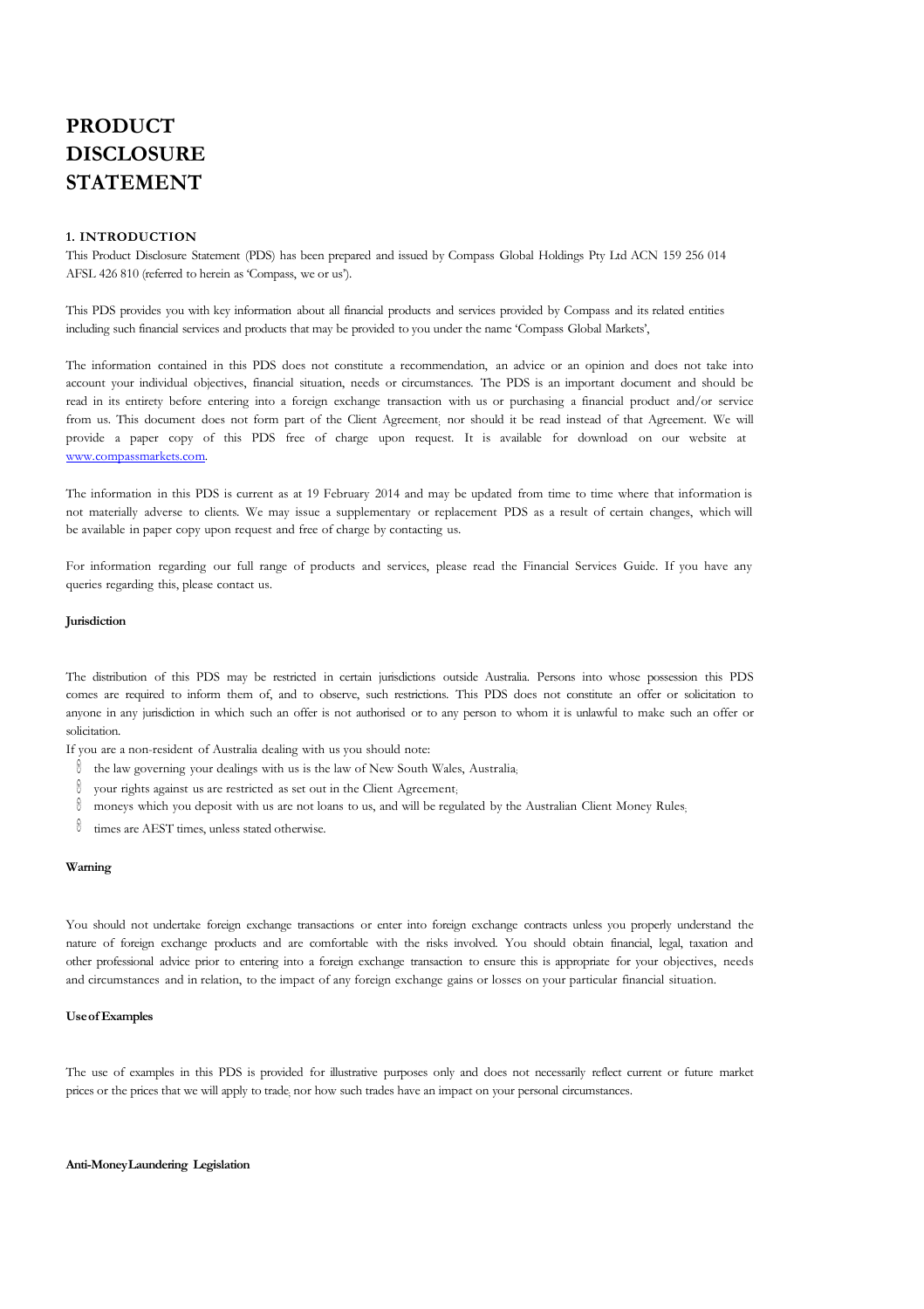We may contact you from time to time to comply with the Anti-Money Laundering and Counter-Terrorism Financing Act (AML/CTF Act). By opening an account and transacting with us, you undertake to provide us with all additional information and assistance that we may reasonably require to comply with the AML/CTF Act.

In conducting a transaction with us, you warrant to us that:

- 0 you are not aware and have no reason to suspect that the moneys used to fund your transactions have been or will be derived from or related to any money laundering, terrorism financing or other illegal activities, whether prohibited under Australian law, international law or convention or by agreement;
- $\theta$ the proceeds of your investment will not be used to fund any of the above mentioned activities; and you are not a politically exposed person or organisation as define in the regulation rules cognate to the Anti-Money Laundering and Counter-Terrorism Financing Act.

### **Purposeand Contents of thisProduct Disclosure Statement**

This PDS is designed to provide you with important information regarding our range of financial products, including the following information:

- $\mathbb{O}$  who we are;
- $\emptyset$  how you can contact us;
- $\emptyset$  which products we are authorised to offer;
- $\emptyset$  the features/risks/benefits of these products;
- $\emptyset$  fees and charges for these products;
- $\emptyset$  any potential conflicts of interest we may have;
- $\emptyset$  our internal and external dispute resolution process.

### **Name and Contact Details of Issuer/Service Provider**

We are the issuer of this PDS and the financial product provider.

### **You can contact our office by any of themeans listed below:**

Writing to us at our registered office:

Suite 33, 650 George Street Sydney NSW 2000 Australia Phone:1300-BESTFXor +61 2 92839792 Fax:+612 9283 6658 Email: [info@compassmarkets.com](mailto:info@compassmarkets.com) Web: [www.compassmarkets.com](http://www.compassmarkets.com/)

### **Representations**

The information contained in this PDS is general advice only and does not take into account your particular financial objectives, needs and circumstances. You should obtain your own professional advice to ensure you fully understand the nature and risks of these products and determine their suitability for your situation.

Neither this PDS nor the foreign exchange contracts issued by us are endorsed or approved by the Australian Securities and Investments Commission (ASIC).

### **Nature of the Services We Offer**

We provide foreign exchange services to retail and wholesale clients. We are the issues of this PDS and hold an Australian Financial Services Licence number 426810, which authorises us to provide the following financial services:

- provide financial product advice regarding foreign exchange contracts and derivatives; and
- deal in foreign exchange contracts and derivatives;

We provide only general advice to our customers and as such they are not tailored to individual financial circumstances, needs and goals. When utilising general advice and information provided by us, you should take all reasonable steps as to understand the potential outcomes of specific foreign exchange products and strategies adopted by you. In that regard you must obtain independent financial, legal, taxation and/or other professional advice, before entering into a transaction or purchasing a financial product or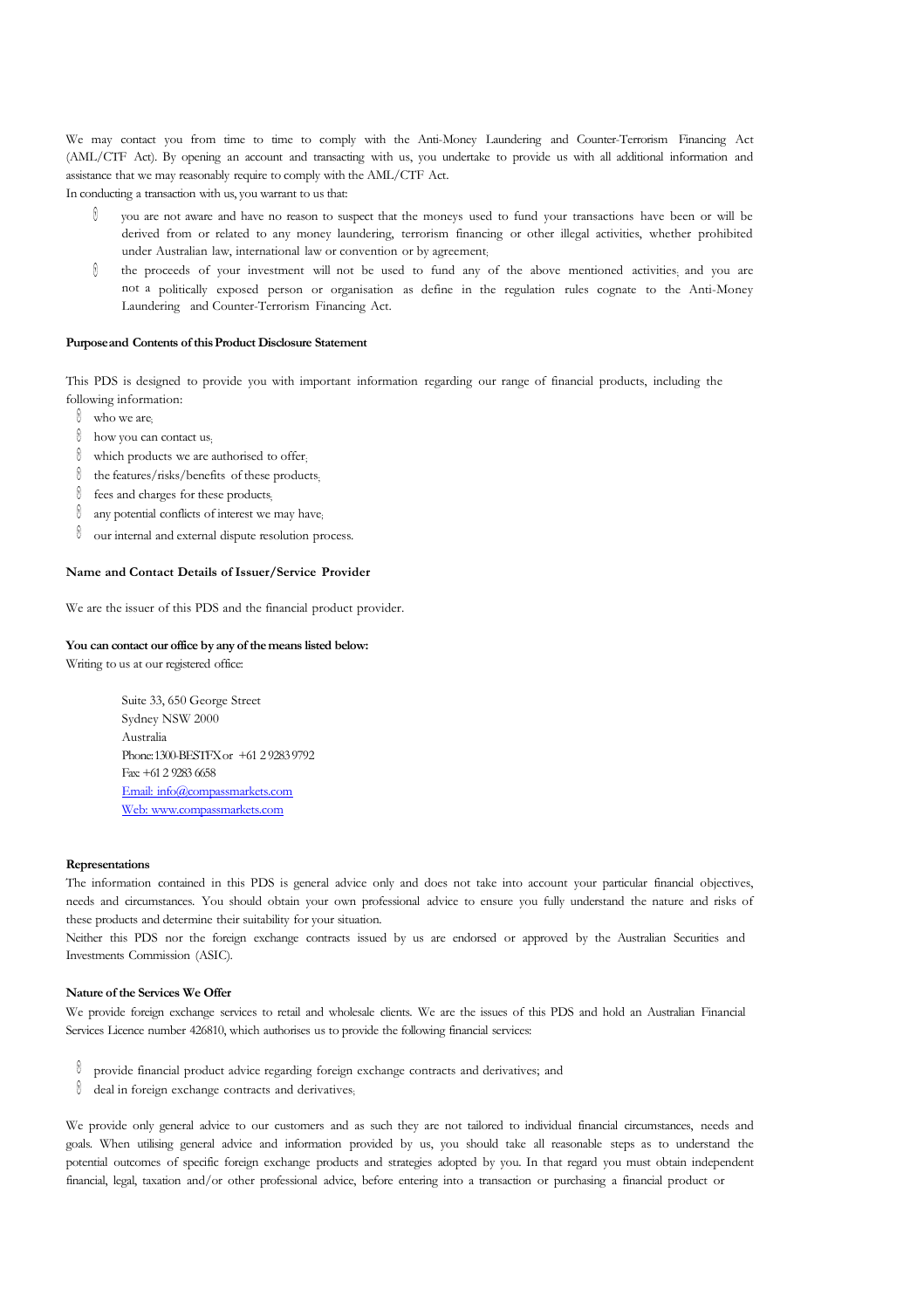service from us. Prior to enter into any transaction with Compass you warrant to us that you have obtained such advice. It is a matter for you to determine whether or not financial products or services offered by us is suitable to your needs.

Any statement and/or correspondence by an employee and/or representative of Compass should not be regarded as anything other than general advice. You should disregard any statement and/or correspondence made by employee and/or representative of Compass which appears to you to be in the nature of individual financial advice. You should assume that such statement and/or correspondence, if it is indeed individual financial advice, is not authorised by Compass and/or that it is issued in error.

### **2. PRODUCT SUMMARY**

We buy and sell foreign currency on using spot, forward and currency options exchange terms at an agreed rate and for an agreed settlement date. We give general product advice regarding the specific exchange transaction or product.

A summary table of the key characteristics of our foreign exchange contracts follows. However, you should ensure you read and understand this PDS in its entirety.

In the event that you feel that you have received individual financial advice from an employee and/or representative of Compass, we request that you do not proceed with the purchase of the relevant financial product or transaction. Further we request that you forthwith inform our Chief Executive Office, Andrew Su, in writing of the relevant statement and/or correspondence given to you. If you do nevertheless proceed with a transaction notwithstanding the foregoing, then you must obtain the independent advice referred to earlier herein before proceeding. Further in proceeding with the transaction you warrant to us that such advice was received and that you did not rely upon any form of financial advice provided by an employee and/or representative of Compass, in particular the words or correspondence that you regarded as being in the nature of individual financial advice. Further, in proceeding with the transaction you shall expressly waive any claim for damages as against Compass and the relevant employee(s)/representative(s) associated with the statement, and/or correspondence that you regard as being in the form of individual financial advice.

### **Summary**

- $\emptyset$ Who is the issuer of this PDS and the foreign exchange products? We are both the issuer his PDS and the provider of the foreign exchange
- $\emptyset$ What is a foreign exchange transaction? Foreign exchange is about exchanging one currency for another. In a foreign exchange transaction one currency can be bought or sold in exchange for another currency.
- $\emptyset$ What foreign exchange products do we provide? Foreign exchange spot contracts, foreign exchange forward contracts and foreign exchange option contracts.
- $\emptyset$ How do I enter into a foreign exchange contract? Prior to transacting in foreign exchange, you must read and understand the Financial Services Guide available on our website, this PDS, the Application, and the Client Agreement, which will be provided to you by us detailing the applicable terms and conditions. You must complete, sign and return the Application and the documents referred to in it in order to set up an account with us. We reserve the right to refuse to transact with any person.
- ₿ How do you place a foreign exchange transaction order with Compass? We accept foreign exchange transaction instructions in any of the following ways: telephone (calls may or may not be recorded), or in writing (including email , facsimile or electronically where agreed) Compass online trading system
- 0 Market orders. We provide a facility for where you may place an order at a rate nominated by you, which may or may not be filled depending on prevailing market conditions and will include a margin determined by Compass.
- $\emptyset$ What fees and charges are payable in respect of a foreign exchange transaction or product? Whilst we endeavour to include all fees and charges in the spread quoted, in some circumstances you may incur the following fees and charges of up to AUD \$30 in relation to a foreign exchange transaction or product: transaction fee / telegraphic transfer fee / cheque dishonour fee / express delivery fee. Details of all fees and costs will be disclosed to you when entering into a transaction. The exchange rate quoted has a variable buy/sell spread which includes our remuneration.
- 0 What will be the rate of the foreign currency transaction? The exchange rate quoted has a variable buy/sell spread which includes our remuneration.
- 0 What will be the rate/pricing for the foreign exchange product? The exchange rate is the price at which the transaction takes place and will be quoted to you and agreed by you when the transaction is entered into. For foreign exchange spot contracts, the applicable exchange rate will be that agreed when the contract is entered into, with transaction settlement in normal circumstances occurring two business days later. Cleared client funds are required on the first business day after the transaction date, with funds to be remitted for settlement on the second business day after the transaction date. Forward foreign exchange contracts can be for a fixed term or a fixed delivery date and can also include an optional designated delivery window period. To take out a forward foreign exchange contract you will need to advise us of the amount of the particular currency you wish to buy or sell, the other currency involved and the settlement date you would prefer (being a working day in the relevant jurisdiction that pertain to the transaction). Pricing of the contract will depend on a number of factors, including the settlement date chosen, the current spot exchange rates and, in each currency pair, the current forward exchange rate derived from current interest rate differentials between the currency pairs.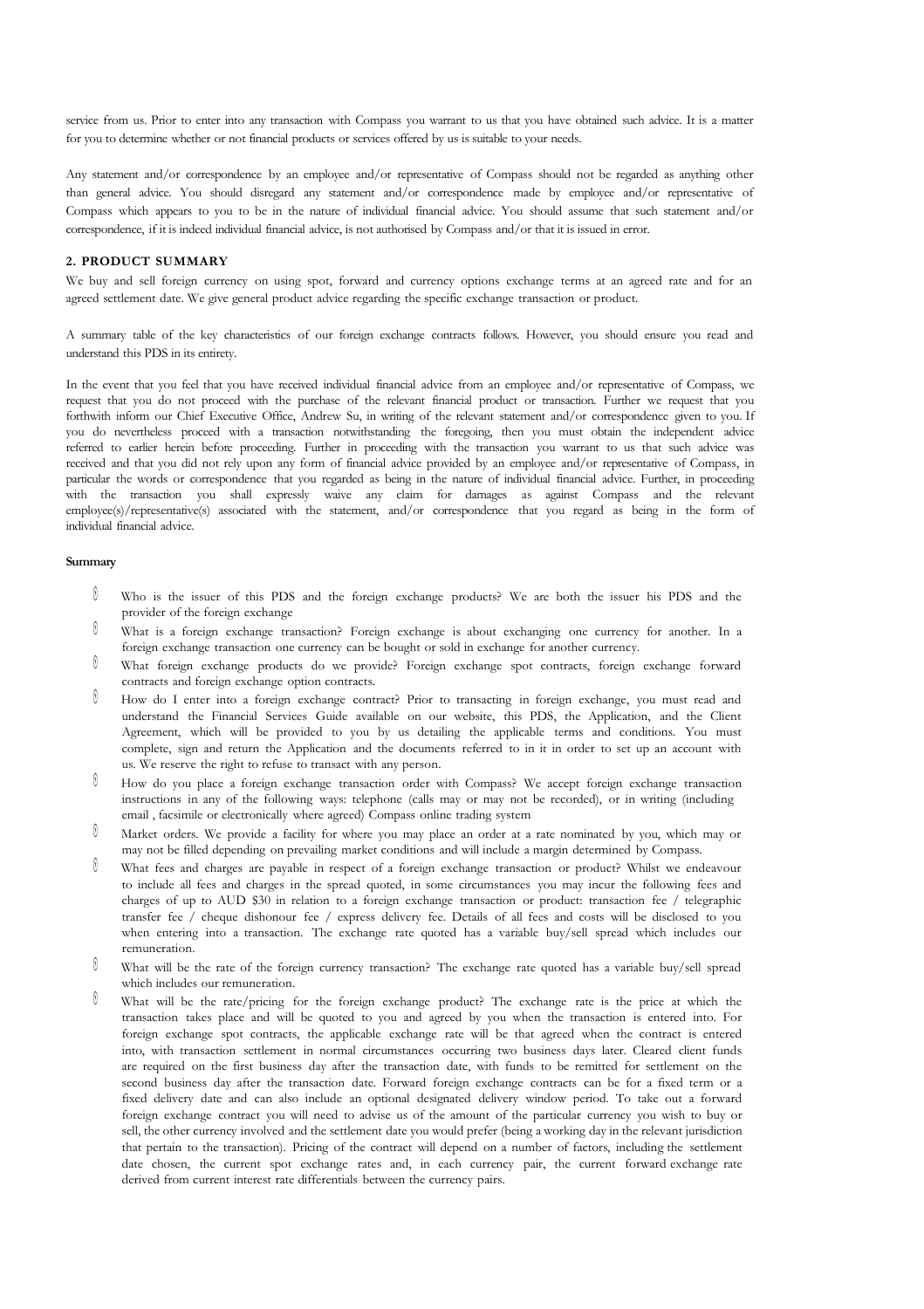- 0 Deposits and Instalments: A deposit may be required to be paid for entry into a forward foreign exchange transaction. This acts as collateral or a security buffer in the event of a default by you. Typically we will require a deposit ("deposit") calculated as a p4rcentage of the contract value. You may be requested to provide additional moneys ("Instalment") to add to the deposit, if the market moves against you. If you do not meet a Deposit or Instalment request in a timely manner or within the time frame specified, positions may be reduced or closed by us without further reference to you in accordance with the terms of the Client Agreement. This can result in a loss to you.
- $\emptyset$ What are the key benefits? Some of the key benefits for each type of foreign exchange contract offered by us are set out in section 4 & 5.
- $\theta$ What are the key risks? Whilst it is acknowledged that the majority of deliverable foreign exchange transactions are a necessary aspect of some businesses, you should also be aware of some potential key risks of foreign exchange contracts, particularly in respect of forward contracts that may be applicable to your circumstances, as set out in sections 4 & 5. You should obtain independent professional advice and carefully consider whether they are appropriate for you in light of your knowledge, experience and financial needs and circumstances.
- $\hat{0}$ What are the tax implications of foreign exchange transactions and products? Foreign Exchange transactions and products may have tax implications. The taxation consequences can be complex and will differ for each individual's financial circumstances. We recommend that you obtain independent taxation and accounting advice in relation to the impact of foreign exchange transactions and products on your particular financial situation.
- 0 Dispute resolution: We have an established policy for dealing with complaints and we are a member of Financial Ombudsman Service, an external dispute resolution organisation

### **3. FOREIGN EXCHANGE TRANSACTIONS AND PRODUCTS**

### **Foreign exchange transactions**

.

Foreign exchange is about exchanging one currency for another. In a foreign exchange transaction one currency can be bought or sold in exchange for another currency. The exchange rate is the price at which this transaction takes place. For example: if the current exchange rate for the Australian dollar against the USA dollar is AUD/USD 0.8900, this means that an Australian dollar is equal to, or can be exchanged for 89 US cents.

### **Foreign exchange products**

The principal purpose of foreign exchange products is to enable individuals and entities with foreign exchange needs to pay or receive international currencies for goods or services, convert moneys, manage their foreign currency risk and protect their funds against adverse exchange rate movements. These products enable future exchange risk to be hedged and provide a degree of certainty of foreign exchange rates and exposures.

### **Foreign exchange exposures**

Foreign exchange exposures may arise from a number of different activities.

An exporter who sells its product in foreign currency has the risk that if the value of that foreign currency depreciates then the revenues in the exporter's home currency will be lower.

An importer who buys goods priced in foreign currency has the risk that the foreign currency will appreciate, thereby making the cost, in local currency terms, higher than expected.

Fund managers and companies who own foreign assets are exposed to falls in the currencies where they own the assets. This is because if they were to sell (repatriate) those assets at the depreciated exchange rate applicable to those assets, this would have a negative effect on the home currency value.

Other foreign exchange exposures are less obvious and relate to the exporting and importing in local currency, but where the negotiated price is being affected by exchange rate movements.

### **Nature offoreign exchangeproducts**

Foreign exchange contracts are not traded on a licensed financial market, or exchange, but are bilateral agreements between you and Compass, with each party responsible for assessing the credit standing and capacity of the other party before entering into the transaction.

### **Client application**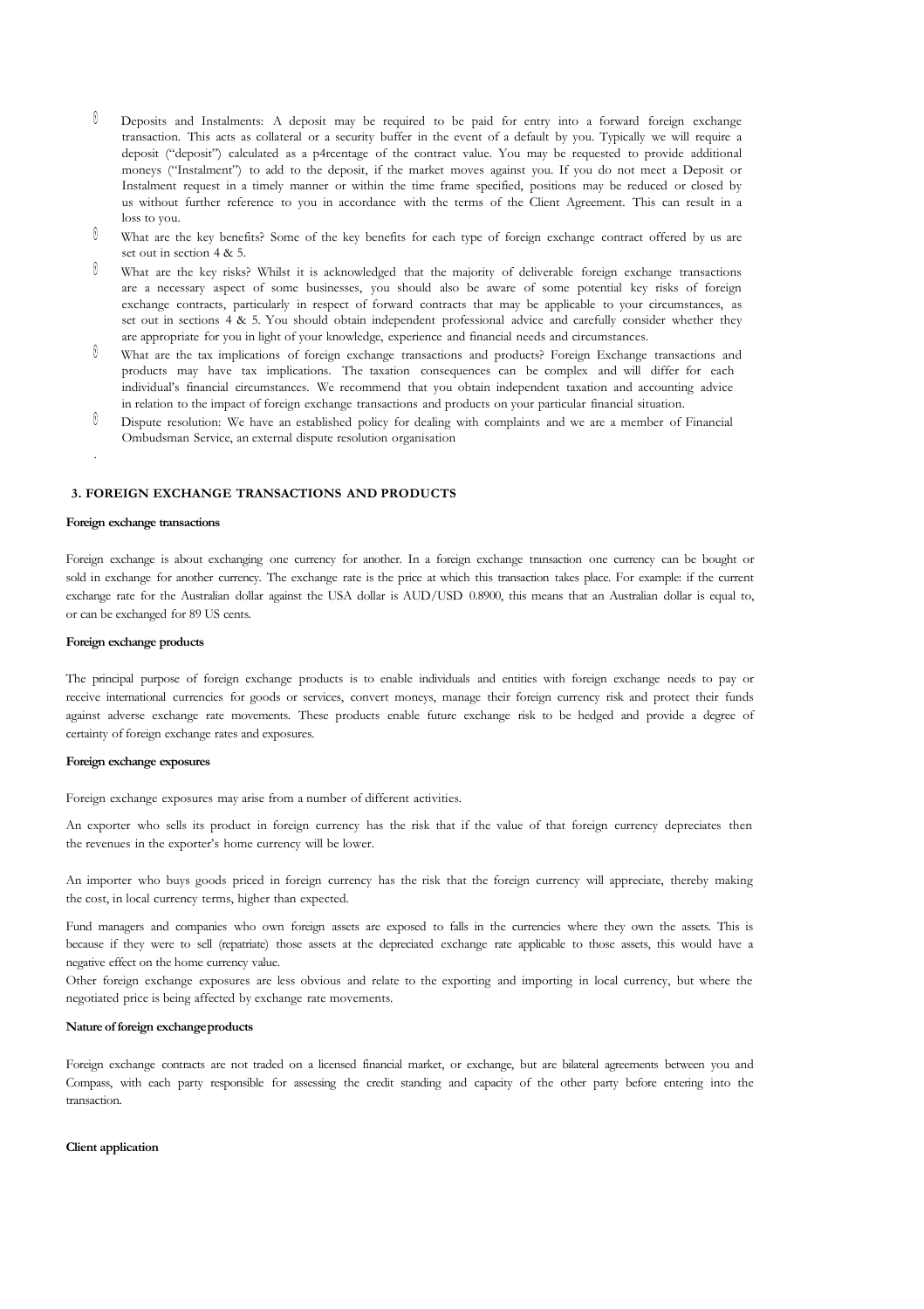We will provide you with the requisite application forms to establish a relationship with us. If you wish to proceed, you will need to return a signed copy of the Application, which incorporates the Client Agreement and which in turn sets out your rights and obligations. You will then be bound by the Client Agreement.

### **Clientinstructions, statementsand confirmations**

We accept order instructions in any of the following ways:

- $\emptyset$  telephone (calls will be recorded);
- $\emptyset$  in writing (including email or facsimile, where agreed); or
- $\emptyset$  on our on-line trading platform made available on our website.

It is your obligation to immediately confirm in writing your instruction with us that any order instructions you provide to us have, in fact, been received by us. You indemnify us for any damage arising out of any unprocessed transaction request and waive any right to damages that may arise in the event of the failure of a transaction or a delay in the processing of a transaction or if a transaction fails to proceed. You indemnify us and waive any claim against us. Essentially these transactions are at your own risk and any consequential delay suffered by you and/or your beneficiary there is to be no claim against us.

There are many reasons why a transaction may not occur at a time frame that you may require. This is because transactions involving remittance overseas rely upon counter-parties in foreign jurisdictions. As such it is your obligation to advise us, in writing, if a transaction must be transacted by a certain time. Such advice by you is important as we will then be able to inform you if your expectations can be achieved and also advise you as to the estimated completion time for your transaction. Additionally, if it appears to you that a transaction has not occurred you must take steps to inform us in writing immediately of this concern.

You indemnify us for any damage arising out of any unprocessed transaction request and waive any right to damages that may arise in the event of the failure of a transaction or a delay in the processing of a transaction or if a transaction fails to proceed. We provide no guarantee as to the time frame of your transaction unless you expressly advise otherwise in writing. Essentially any consequential damage suffered by you and/or the beneficiary of the transaction are at your own risk and you, by engaging our services, acknowledge that it is a condition of our service that you shall waive any claim against us and indemnify us as to any damage that may arise as a result of a delayed, unprocessed or failed transaction.

It is your obligation to immediately review order confirmations that we provide, to ensure their accuracy. Any order discrepancies identified must be reported to us immediately. Should you have any queries relating to your confirmations, we encourage you to contact us on 1300-BESTFX or +61292839792.

Should you wish, for any reason, to close out or alter the foreign exchange contract you have entered into, we are under no obligation to agree to such closure or alteration.

If we agree to close out or alter your contract this may be subject to payment of any expenses and/or exchange rate loss incurred.

### **Whatis a market order**

You may enter into an agreement with Compass under which your Spot Contract or Forward Contract becomes binding only when a certain exchange rate nominated by you ("Nominated Rate") is reached. You may amend or cancel the instructions given by you by telephone at any time before the Nominated Rate is reached. However, once your Nominated Rate is reached and the Market Order is filled by us, you are bound to settle the transaction in accordance with the terms of the relevant Spot or Forward Contract at the Nominated Rate.

### **Terms of Market Orders**

The key terms of Market Orders may be summarised as follows:

A Market Order is binding from the time that your instructions are received by us. You may cancel a Market Order at any time before your Nominated Rate is reached by giving us notice by telephone. However, you may not cancel a Market Order after the Nominated Rate has been reached, whether or not we have notified you that your Nominated Rate has been reached on our trading platform. When your Nominated Rate is reached, we will notify you and upon such notification, you will be legally bound by the Transaction.

Your Nominated Rate will be reached only when the exchange rate nominated in your Market Order has been filled with us. In some cases, the exchange rate may spike to the extent that your Nominated Rate has been reached, but has changed before we are able to fill your Market Order, we will not fill your Market Order in those circumstances.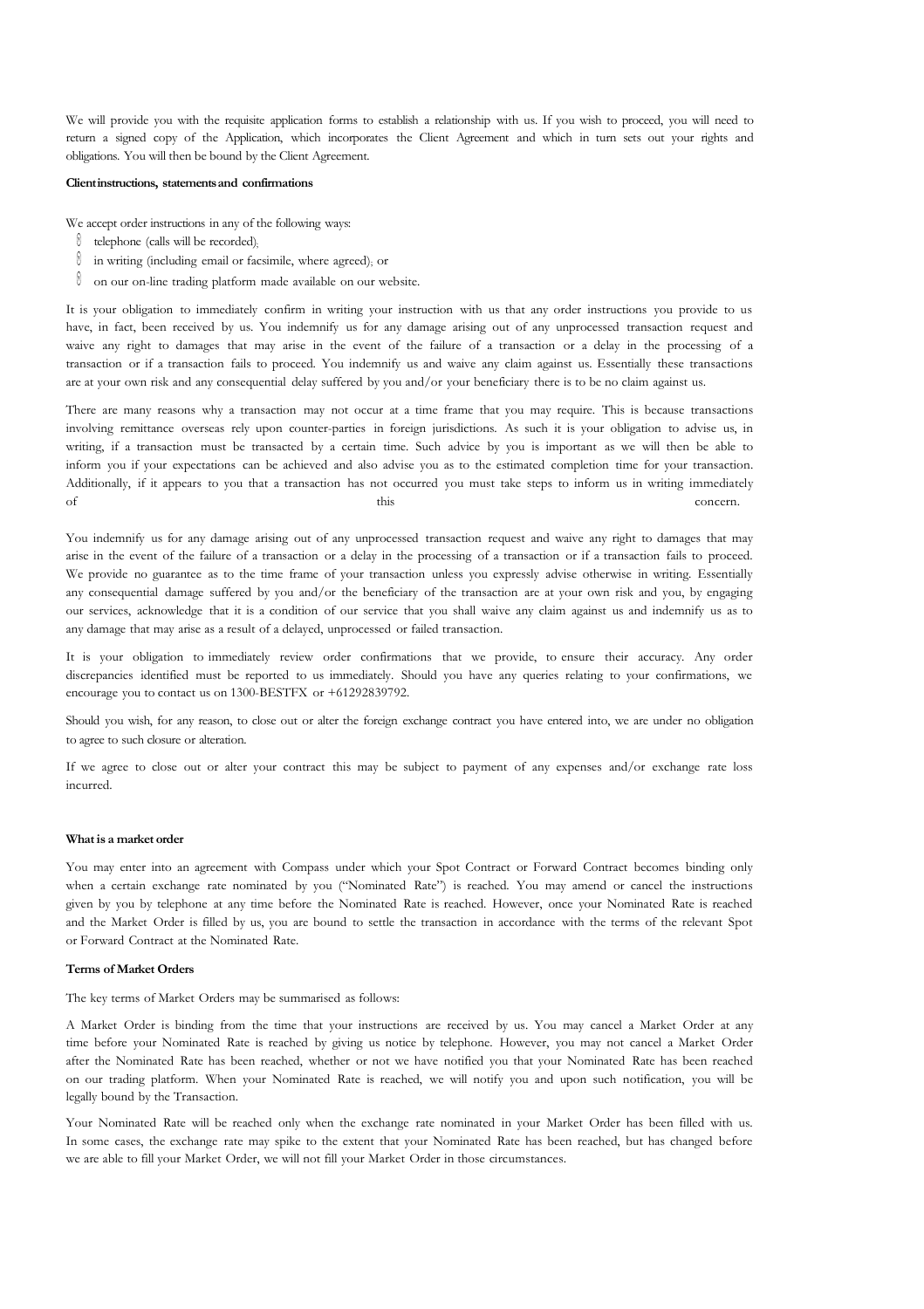As soon as you receive our notification that your Nominated Rate has been reached, you must take action to ensure that the funds are paid into our account by the Settlement Date. If we do not receive the funds in time, we may close out the transaction.

Market Orders are not available for amounts less that AUD20,000 or equivalent.

The maximum period of validity for a Market Order is unlimited.

We will notify you when your Market Order has been filled.

### **Risks associated with payment products and client waiver and indemnity**

As to payment products, Compass shall cause and effect such transactions as are necessary to give effect to the transaction requested by you. We shall inform you as soon as possible in the event that Compass cannot give provide a payment product sought by you.

It should be noted that, due to the nature of international payments systems, the delivery of payment products may, on rare occasions, be the subject of delays outside of the control of Compass. Such delays can be caused by a number of issues some of which may include counter-parties in foreign jurisdictions and/or the intervention of foreign regulators in relation to the specific transaction or the market generally. In such circumstance Compass will do all reasonable acts and things so as to procure the completion of the delivery of the payment product. However, you shall assume any risk associated with such delay and, by seeking a payment product from Compass, shall waive any claim as against Compass for any such damage and further indemnify Compass as to any claim by a third-party who deal with you and was adversely affected by the delay.

### **FeesandCharges**

Our fee for foreign exchange products is built into the exchange rates quoted (buy/sell spread) when you seek to transact. Because we deal as principal, the exchange rate we offer you may not be the same as the rate we obtain ourselves.

The rate offered to you may depend upon a number of factors including transaction size, term of the product, our business relationship with you, the prevailing market rates and the differing interest rates applicable to the currency pair involved in the forward exchange transaction.

Further, we reserve the right to charge the following additional fees of up to AUD\$30 each:

- 1. transaction fee ;
- 2. telegraphic transfer fee;
- 3. dishonoured cheque fee;
- 4. express delivery fee.

Details of fees and costs will be disclosed to you when entering into a transaction. You may also incur additional fees and charges from banks transmitting/receiving beneficiary funds. We do not receive advance notice of, nor will we be liable for, the imposition of such fees. As these fees and charges are beyond our control it is not possible to predict whether or not they will be incurred or determine their amount.

We are also entitled to retain any interest earned on client money held in the segregated accounts we must maintain under the Corporations Act. The rate of interest is determined by the provider of each segregated account.

If you fail to make any payment required under the Client Agreement when it falls due, interest will be charged on the outstanding sum at a rate of five per cent per annum over the cash rate determined by the Reserve Bank of Australia (or of such monetary authority as may replace it) for interbank loans.

Interest accrues and is calculated daily from the date payment was due until the date the client pays in full and is compounded monthly.

### **4. FOREIGN EXCHANGE SPOT CONTRACTS**

A spot contract enables an exchange of two currencies on agreed terms. The applicable exchange rate will be that agreed when the contract is entered into (Transaction Date), with transaction settlement occurring in normal circumstances two business days later, but earlier if nominated by you (Settlement Date) if on a Value Today – settlement on the day the foreign exchange contract is entered into – or Value Tomorrow – settlement on the day after it is entered into. Client funds are required to be remitted before settlement.

### **Benefits of spot contracts**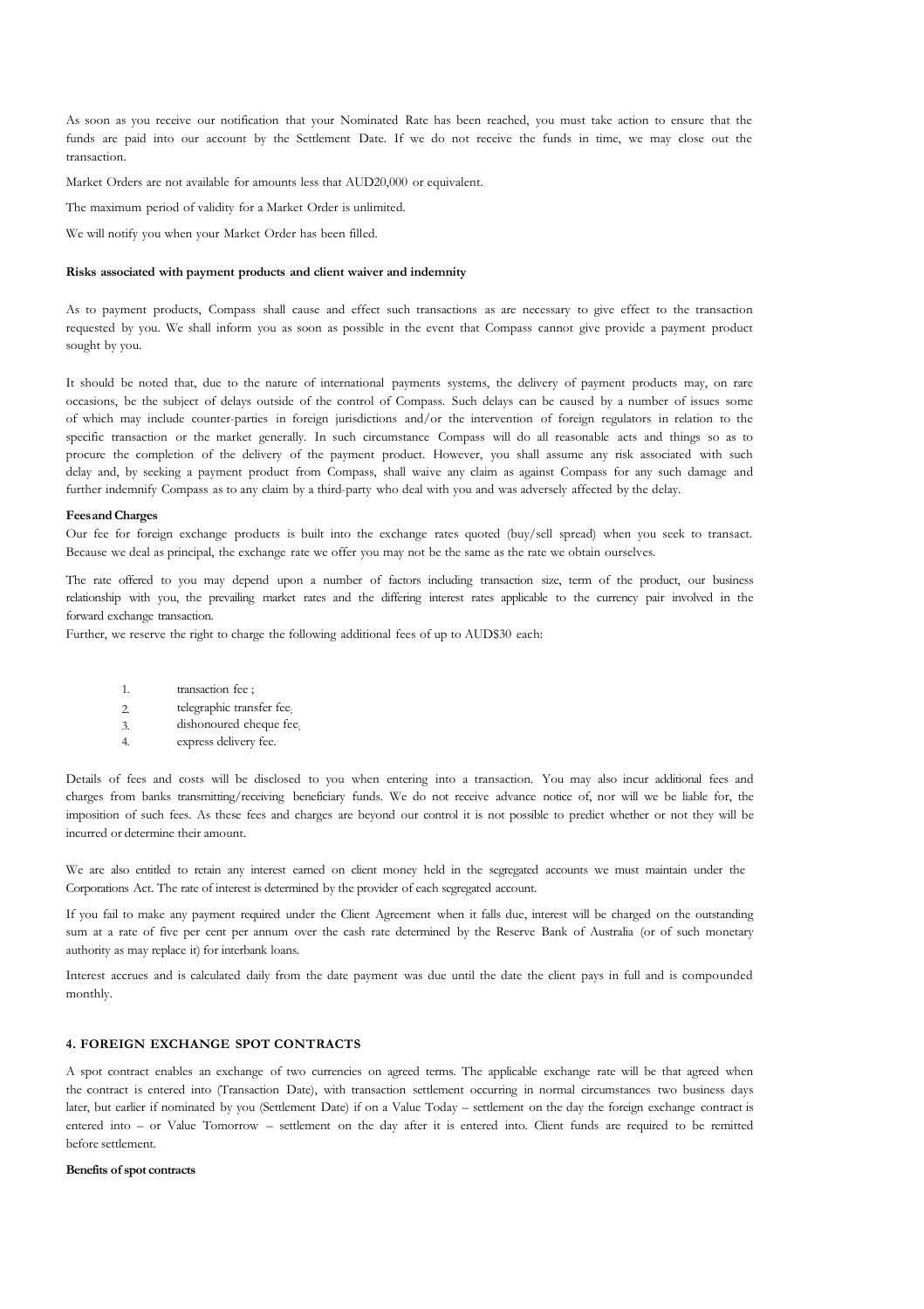The significant benefits of spot contracts are:

- $\mathbb{R}$  they are a simple and efficient method of facilitating payments internationally;
- $\mathbb \theta$  they can be used to provide advance payments to open account settlements and settle letters of credit.

### **Risksof spotcontracts**

In addition to the general risks associated with foreign exchange transactions referred to herein, the significant risks of spot contracts are:

- whilst efficient, spot exchange rates can be volatile and unpredictable, even during a single trading day;
- $\mathbb \theta$  utilising the spot market to manage future foreign exchange requirements may expose you to a high risk of unfavourable movements in foreign currency values; and
- $\emptyset$  there is no cooling off period.

### **Exampleof spottransaction**

- Company 1 Pty Ltd has an invoice due for immediate payment in foreign currency in the amount of USD100,000,
- Company 1 Pty Ltd purchases USD100,000 from Compass at the prevailing spot rate of 1.0450 which equals AUD95693.78 (USD100,000/1.0450)(plustransmission costs if applicable),
- Compass send a written fax, SMS or email confirmation to Company 1 Pty Ltd and Company 1 advises us of the intended beneficiary of the USD100,000,
- 0 Company 1 Pty Ltd pays cleared AUD to Compass by its preferred settlement method (i.e. inward Telegraphic Transfer, BPay or Direct Debit) within one business day after the Transaction Date,
- Û Upon receipt of the total AUD owed to Compass under the spot transaction, we remit USD100,000 to the beneficiary/ies in accordance with the instructions supplied by Company 1 Pty Ltd.

### **5. FOREIGN EXCHANGE FORWARD CONTRACTS**

A forward exchange contract enables you to buy or sell one currency against another for settlement at a future date. Many market participants need to exchange currencies at a future time other than two days in advance, in order, to manage their exposures and cash flows, they want to secure the rate of exchange now. Forward foreign exchange contracts are generally used by importers, exporters and investors who seek to have price guarantee in exchange rates for a future date in order to hedge their foreign currency cash flows.

Foreign exchange forward contracts can be for a fixed term or a fixed delivery date, and include an optional designated delivery period. Both the current spot (market) rate and the forward rate adjustment are used in determining the rate of exchange for a forward contract. The forward rate adjustment is a calculation involving the applicable interest rates and spot prices of the currencies involved. Forward exchange contracts reflect time and the difference in the interest rates between any two currencies.

The deals are flexible as to the Settlement Date, the size of the transaction and as to currencies involved. Like foreign exchange spot contracts, forward exchange contracts are bilateral contracts between two parties and hence each party is responsible for assessing the credit standing and capacity of the other party.

### **Enteringa foreign exchangeforward contract**

You will need to advise us of the amount of currency that you wish to buy or sell, the other currency involved and the Settlement Date. Pricing of the contract will depend on a number of factors, including the Settlement Date and the current spot rates. The forward exchange rate is comprised of the interbank rate plus credit risk and liquidity premiums charged by us, as well as a forward premium or discount, which is derived from current interest rate differentials between the currency pairs.

### **Deposits and Instalments**

All Forward Contracts must be settled by delivery of the full amount being transferred by the Settlement Date. This means that we must be able to sight the cleared funds in our bank account on or before the Settlement Date. When you enter into a transaction with us, we enter into a matching transaction with our own liquidity providers. If you do not settle your transaction, we still have to settle ours. In order to cover the risk that you do not settle your transaction, we may ask you to pay a Deposit.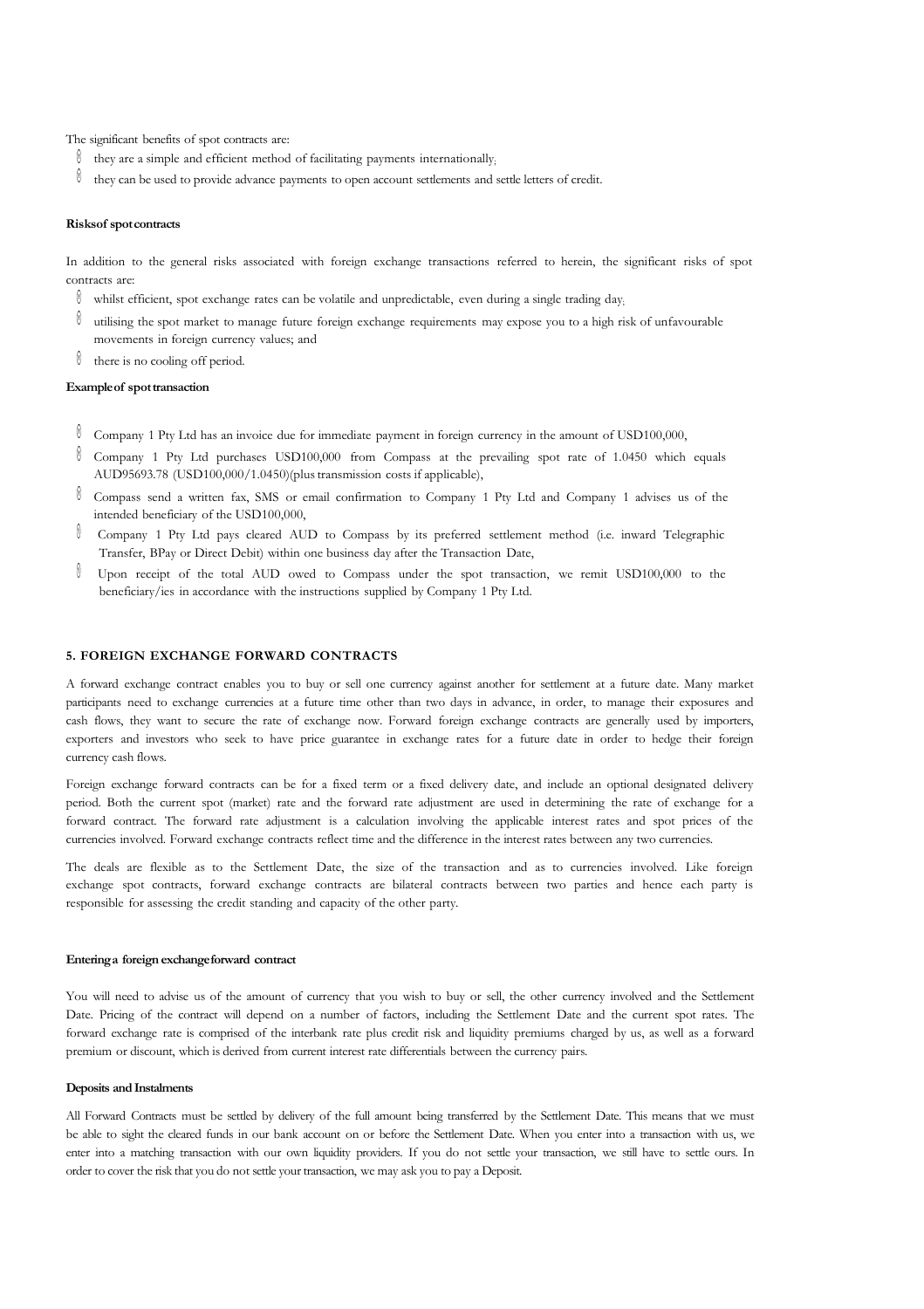The amount of any Deposit will be a fixed percentage of the value of the transaction and will normally be between 5% and 15% of the value of the transaction, but could be more depending on the duration of the Forward Contract. While the amount of any Deposit is at our complete discretion, as a general guide, a Deposit may be required if:

- -0 your company has only recently commenced business with limited operating experience;
- 0 the credit rating is not of a high or satisfactory level as assessed by us;
- 0 the contract amount requested is considered by us to be a higher foreign exchange risk than normally acceptable;
- 0 the Settlement Date and/or currencies involved are considered by us to be a higher than normal credit risk in
- the event the transaction had to be cancelled during the life of or at maturity of the contact;
- $\hat{\mathbb{I}}$ we have no history of trading with you;
- ${\color{red}0}$ the volatility of markets warrants extra collateral from you to hold the position.

The fact that we have not asked for a Deposit does not mean that we will not ask for a further payment (Instalment) if the exchange rate trends unfavourably. Equally, the fact that you have already made an Instalment does not mean that we will not ask for one or more additional Instalments if the exchange rate continues to move unfavourably.

If we have requested payment of an Instalment at any stage of the transaction, you must pay it promptly. We would normally expect to receive the Instalment within 48 hours of the request, failing this Compass reserves the right to close out the transaction without notice and ask you to pay the full amount of any loss occasioned by us immediately.

We do not pay interest on Deposits or Instalments. IMPORTANT: You should not enter into a Forward Contract if you are unable or unwilling to provide Deposit of between 5% and 15% (or more if we so decide - see above) of the value of **the transaction with the possibility of one or more further Instalments being requested at any time prior to the**  Settlement Date. If we ask you to pay a Deposit or Instalment at any time and you fail to do so, we may close out your **Forward Contract without prior notice.**

### **Example**

The Deposit is calculated as follows:

If you entered into a forward contract to buy USD \$100,000 against AUD at a rate of AUD/USD 1.0450 this would equate to AUD \$95,693.78. You would need to make a deposit of AUD \$9569.38 being 10% of the AUD equivalent, at the commencement of the transaction. Interest is not paid on these deposits. Whilst Deposits and Instalments are refundable to you at settlement, they are more commonly applied to the last payment on the contract at maturity.

We may choose to offer a "no deposit" forward exchange contract facility on a case-by-case basis where the client has a successful trading history satisfactory to us or where the client has met our credit criteria, such as it may be from time to time.

### **Pre-Delivery of the Forward Exchange Contract**

You may also ask for pre-delivery of a portion or the total value of the contract prior to the expiry of the contract. This might occur where your supplier has contracted to deliver goods to you at various times over the period of the forward contract. This may result in an adjustment of the exchange rate based on the revised delivery date and the difference in interest rates between the two currencies. The remaining balances of the transaction must be completed by Settlement Date.

### **Extension of a Forward Exchange Contract**

You may extend the Settlement Date of the forward contract only if agreed to by Compass. Compass may refuse such extension/s for any reason. For example, this may be considered if there was a delay in the receipt of goods expected from your overseas supplier beyond the original delivery date. These can be transacted in either of two ways:

- $\emptyset$  we can offset the remaining balance of the original forward contract against a newly established forward contract with a new extended Settlement Date. We will quote you a rate that takes into account the current spot exchange rate and the forward margin for the adjusted time frame. However, by offsetting the remaining balance of the original forward contract, a profit or loss to you would result depending on the current exchange rates compared to the original forward contract rates. This profit or loss would have to be settled at this time;
- $\theta$  we can extend the remaining balance of the forward contract by quoting you an extension margin onto your original forward contract exchange rate.

This method factors the profit or loss of the original contract into the new forward contract for the extended period (rather than settling this at the time of extension). This is known as a Historical Rate Rollover (HRR). When quoting an HRR rate, the pricing incorporates an interest charge on the above profit or loss in the new forward contract. This charge is associated with the funding or borrowing of the profit or loss for the term of the extension period. In extending the forward contract, we may require you to lodge a Deposit or an Instalment.

### **Closure of a Forward Exchange Contract**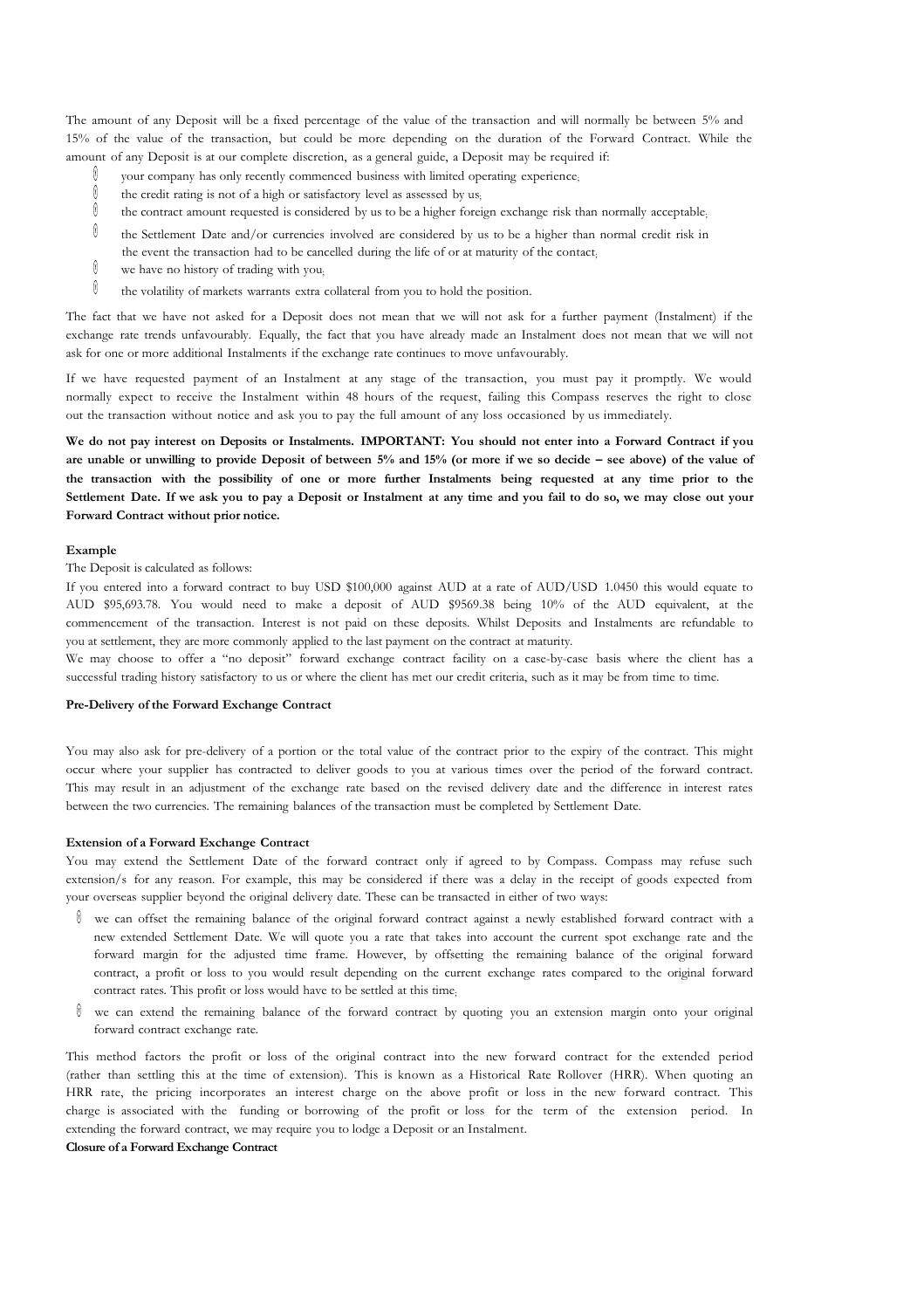Although the terms of the contract that you enter into with us are legally binding, you may wish to close out your forward contracts at any time up to and including the settlement date. Based on certain factors, for example, if your underlying transaction had been cancelled and your forward foreign exchange hedge is no longer required, you may call us to close-out your contract by entering into a reversing transaction of your original forward contract at the prevailing exchange rate. We will provide you with a quote for closing- out your forward contract. This quote will incorporate some of the components used when pricing your original forward exchange contract, but will be adjusted for prevailing market rates over the remaining term of the forward exchange contract. Depending on the market rates at the time of closing-out this may result in either a gain or loss to you. There are no additional fees for the closing- out of a forward foreign exchange contract. Note. Forward Exchange Contracts are not intended for speculation of market movements and are for the reduction of fix for international trade or hedging international investments.

### **Benefits of Foreign Exchange Forward Contracts**

The significant benefits of foreign exchange forward contracts are:

- $\emptyset$  they are a simple method of covering future currency exchange risk, eliminating the concern about unfavourable movements in exchange rates;
- you can lock in a guaranteed rate of exchange, and manage your cash flows and costs accordingly (called price certainty);
- $\emptyset$  you can choose to settle the whole amount of the contract on one date, or you can stagger settlement in instalments throughout the contract period.

### **Risksof Foreign ExchangeForward Contracts**

In addition to the general risks associated with foreign exchange transactions referred to herein, the significant risks of foreign exchange forward contracts are:

- $\emptyset$  the principal risk with a forward foreign exchange contract is that as the exchange rate and delivery date are fixed, any opportunity for future financial benefit due to favourable market movements is lost;
- $\emptyset$  if the future exposure/obligation which has been hedged by the forward contract ceases to exist prior to delivery, then the contract may need to be closed out early. This could be at a loss if the market has moved adversely from your original entry price, or it could be profit able if the market price has moved in your favour;
- $\emptyset$  there is no cooling off period;
- a Deposit or Instalment, if required, may affect your cash flow. Closures, extensions or redeliveries of a foreign exchange forward contract may result in a financial loss to you.

### **Example of a Forward Contract**

- Company 2 Pty Ltd has an invoice due for payment in 90 day's time in foreign currency in the amount of USD100,000
- Company 2 Pty Ltd enters into a Forward Exchange Contract with a maturity date in 90 days' time at the 90 day forward rate of 1.0325 (prevailing spot rate of 1.0450 adjusted by the prevailing forward margin of 0.0125 [minus 125 points]). The USD100,000 then converts to an equivalent of AUD96852.30.
- Company 2 Pty Ltd is required to pay a 10% deposit of AUD9685.23 to us upon entering into the Forward Exchange Contract.
- Compass send a written confirmation (fax or email) to Company 2 Pty Ltd and Company 2 advises Compass of the beneficiary/ies of the USD100,000.
- Before the settlement date, Company 2 Pty Ltd pays the equivalent AUD (less any deposit already received) to Compass by its preferred settlement method (i.e. Inward Telegraphic Transfer, BPay or Direct Debit)
- Upon receipt of the total cleared AUD equivalent owed to Compass under the Forward Exchange Contract, we remit USD100,000 to the beneficiary/ies in accordance with the instruction supplied by Company 2 Pty Ltd.

### **6. FOREIGN EXCHANGE CURRENCY OPTIONS CONTRACTS**

A foreign exchange option with no special or unusual features is regularly referred to as a "Vanilla" option. Vanilla options give the holder the right but not the obligation to exchange a specified amount of one currency for another currency at a predetermined rate on or before a predetermined date.

### **Benefits of Option contracts**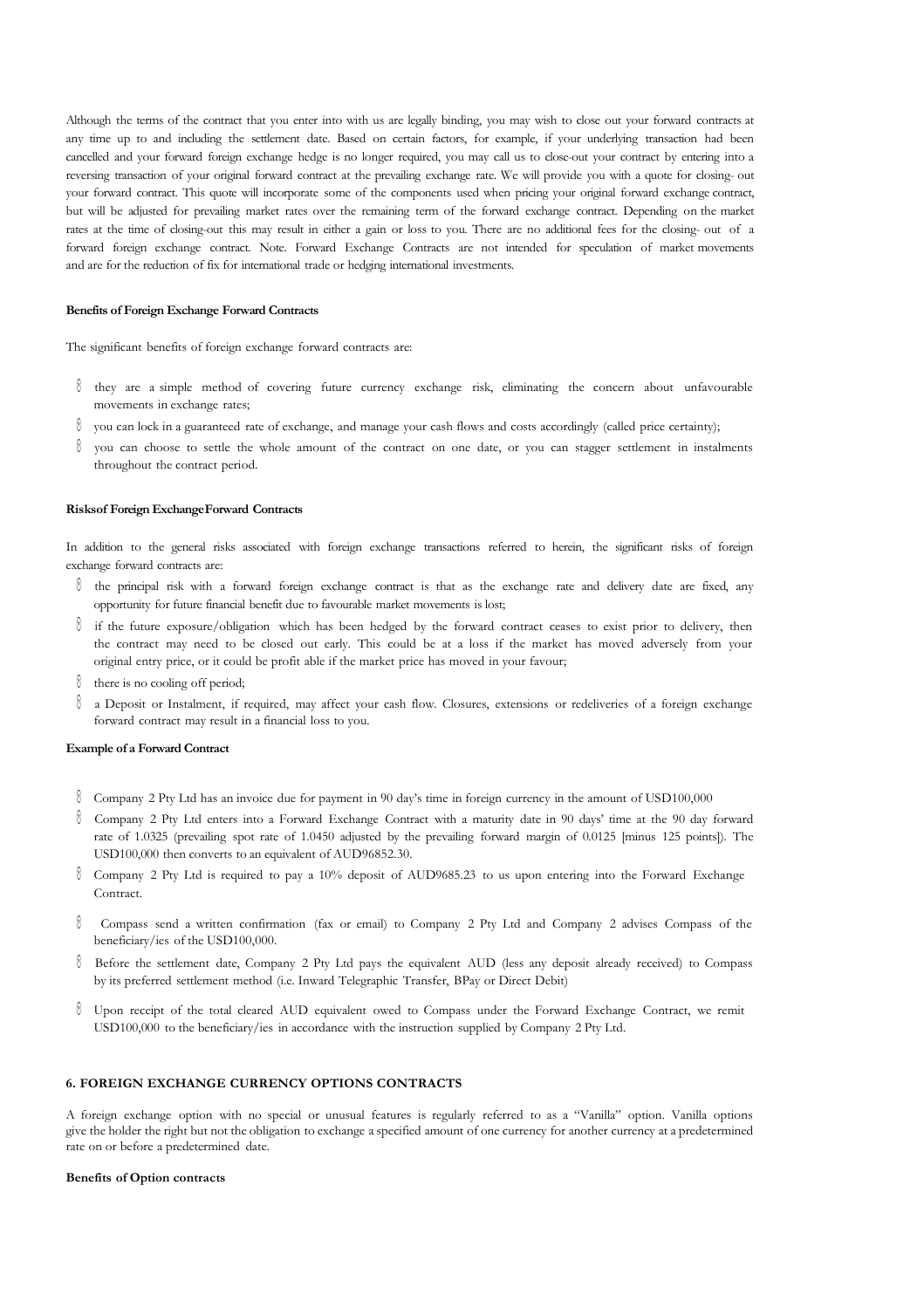- 0 Unlimited participation in favourable market movements above the strike rate;
- $\emptyset$ Total protection of budget rate for the specified amount;
- 0 Potential to participate higher than FEC rate.

### **Disadvantages of using a currency option**

- 0 Premium is payable upfront;
- 0 The protected rate (strike rate) can be lower than the current forward rate and is dependent cost premium;

### **When to use an option foreign exchange**

Your company needs to pay a supplier USD 1,000,000 in three month's time. You believe that the spot rate will move in your favour in that period and you would like to be able to take advantage of such a move. However, you also want to protect your budget rate of 0.89 should the spot rate not move as you expect it to in the next three months.

### **An example of an Option Contract**

You purchase a Vanilla option allowing you to buy USD 1,000,000 at a strike rate of 0.89 for expiry in three months for which you pay a premium of AUD 22,850.

There are two potential outcomes at expiry:

- 1. the spot rate is at or below 0.8900. You will exercise your option and buy USD 1,000,000 at the strike rate of 0.8900
- 2. the spot rate is above 0.8900. You will let your option expire unutillised and you will buy your USD at the prevailing spot rate.

### **7. GENERAL RISKS OF FOREIGN EXCHANGE CONTRACTS**

Foreign exchange instruments such as spot contracts and forward contracts comprise an important risk management tool for those who manage foreign currency exposures.

Whilst there are numerous hedging and certainty benefits for those with foreign exposures to manage in the course of their business activities, foreign exchange instruments and transactions entail a number of significant risks and are not suitable for all. You should seek prior independent advice and consider carefully whether trading in foreign exchange instruments is appropriate in terms of your experience, your financial objectives, needs and circumstances.

Some of the risks involved in trading foreign exchange instruments such as spot transactions and forward exchange contracts, include the following;

### **Market Risk**

In certain market conditions, it can become difficult or impossible to liquidate a position (this can, for example, happen when there is a significant change in prices over a short period of time).

Consistent with market conditions, the prices of our products may be volatile and fluctuate rapidly over wide ranges. Price fluctuations may occur as a result of uncontrollable events or changes in a variety of conditions such as, but not limited to, changing supply and demand relationships, governmental, agricultural, commercial and trade programs and policies, national and international political and economic events and the prevailing sentiment and volatility in the marketplace.

### **Settlement Risk and Counterparty Risk**

When you enter into a transaction with any business, you are reliant on the ability of business to meet its contractual obligations to you. In this regard your relationship with Compass is no different. Similarly, in certain circumstances, a business may be reliant upon the customer's ability to meet his or her contractual obligations to it. In the financial industry this type risk is sometimes referred to as 'settlement risk'.

In order to reduce your exposure to us, in each transaction we enter into a hedging transaction with one of our liquidity providers and/or counterparties as soon as you enter into a transaction (this is known as back to back hedging). Therefore the risk to you in relation to an exchange rate movement is mitigated save for the unlikely event of a default on the part of the aforementioned counter-party. The counter-parties we transact with are presently large banks or widely used foreign exchange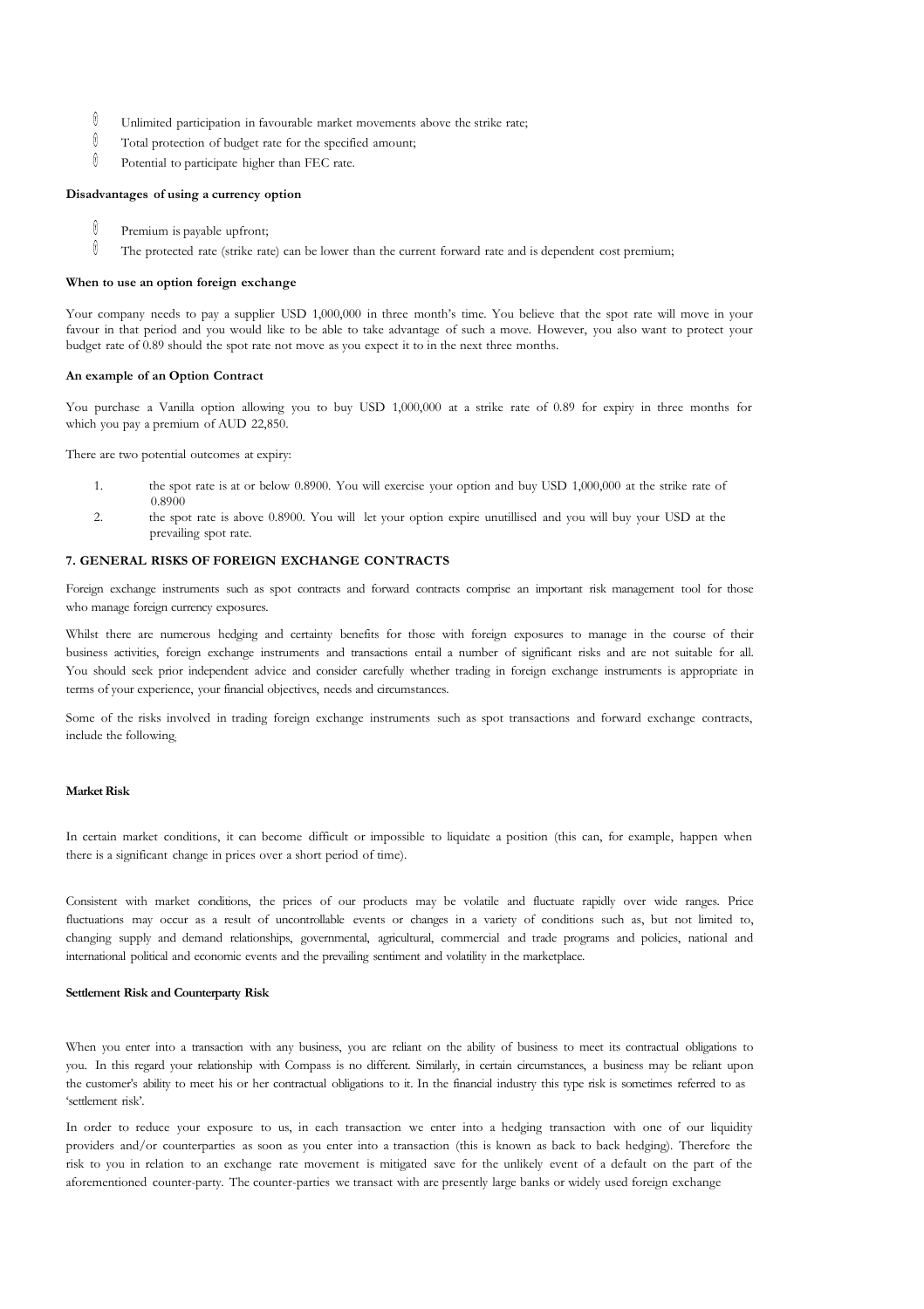liquidity providers. As commercial and/or operational circumstances dictate we may, without notice or disclosure to you, change some or all of our liquidity providers and/or banks. Such change(s) may pertain to some or all classes of the financial products offered by us from time-to-time.

### **Regulatory Risk**

Changes in taxation and other laws, government, fiscal, monetary and regulatory policies in Australia or overseas may have a material adverse effect on your dealings in our products. Compass is regulated by ASIC and AUSTRAC.

### **Operational Risk**

Operational risk is the risk of loss resulting from inadequate or failed internal processes, people or systems, or external events. Disruptions in our processing may lead to delays in the execution and settlement of your transaction.

In accordance with Regulatory Guide RG126 and Section 912B of the Corporations Act 2001, Compass has Professional Indemnity Insurance in place which covers the work performed by its representatives and employees.

### **Segregated Account**

Any money that you deposit with us will be segregated, held in trust and invested in accordance with the Australian Client Money Rules.

However, we are entitled amongst other things to:

- $\emptyset$  withdraw, deduct or apply any amounts payable by you to us and/or any associate of ours under the Client Agreement from your money's held in any segregated account or invested by us including, without limitation making a payment for, or in connection with the deposits, instalments adjusting or setting of dealings in our products entered into by you or the payment of charges or interest to us, with all such amounts belonging to us under the Client Agreement;
- $\mathbb O$  pay, withdraw, deduct or apply any amounts from your money's held in any segregated account or invested by us as permitted by the Australian Client Money Rules.

Your moneys may be co-mingled into one or more segregated accounts with our other customers' moneys.

We are also obliged to deposit any moneys due to you in relation to dealings in our products and we must deposit them into a segregated account. Those obligations to you under the Client Agreement are unsecured obligations, meaning that you are an unsecured creditor of us.

### **Protection afforded by the Australian Client MoneyRules**

Under the Australian Client Money Rules, we must hold your moneys on trust. Furthermore, the Australian Client Money Rules provide that in the event that we lose our relevant licenses to trade, become insolvent, merge with another licensee or cease to carry on some or all of the activities authorised by the licence holder, customer money held by us or an investment of customer money, will be dealt with as follows:

- money in the segregated account is held in trust for the persons entitled to it, and is paid in the order set out below in the third bullet point; below;
- $\mathbb{I}$  if money in the segregated account is invested, the investment is likewise held in trust for each person entitled to money in the account;
- $\emptyset$  the money in the account is to be paid in the following order:
	- 1. to any person who has paid money;
	- 2. the next payment is payment to each person who is entitled to be paid money from the account;

3. if the money in the account is not sufficient to be paid in accordance with the above paragraphs, the money in the account must be paid in proportion to the amount of each person's entitlement;

4. if there is any money remaining in the account after payments made in accordance with the above paragraphs, the remaining money is payable to us.

The operation of these rules override anything to the contrary in the Bankruptcy Act 1966, in the Corporations Act 2001 or in the Client Agreement. Subject to an order of a Court of competent jurisdiction to the contrary, the rules must be followed.

### **Segregatedaccountsdo notprovidean absoluteprotection**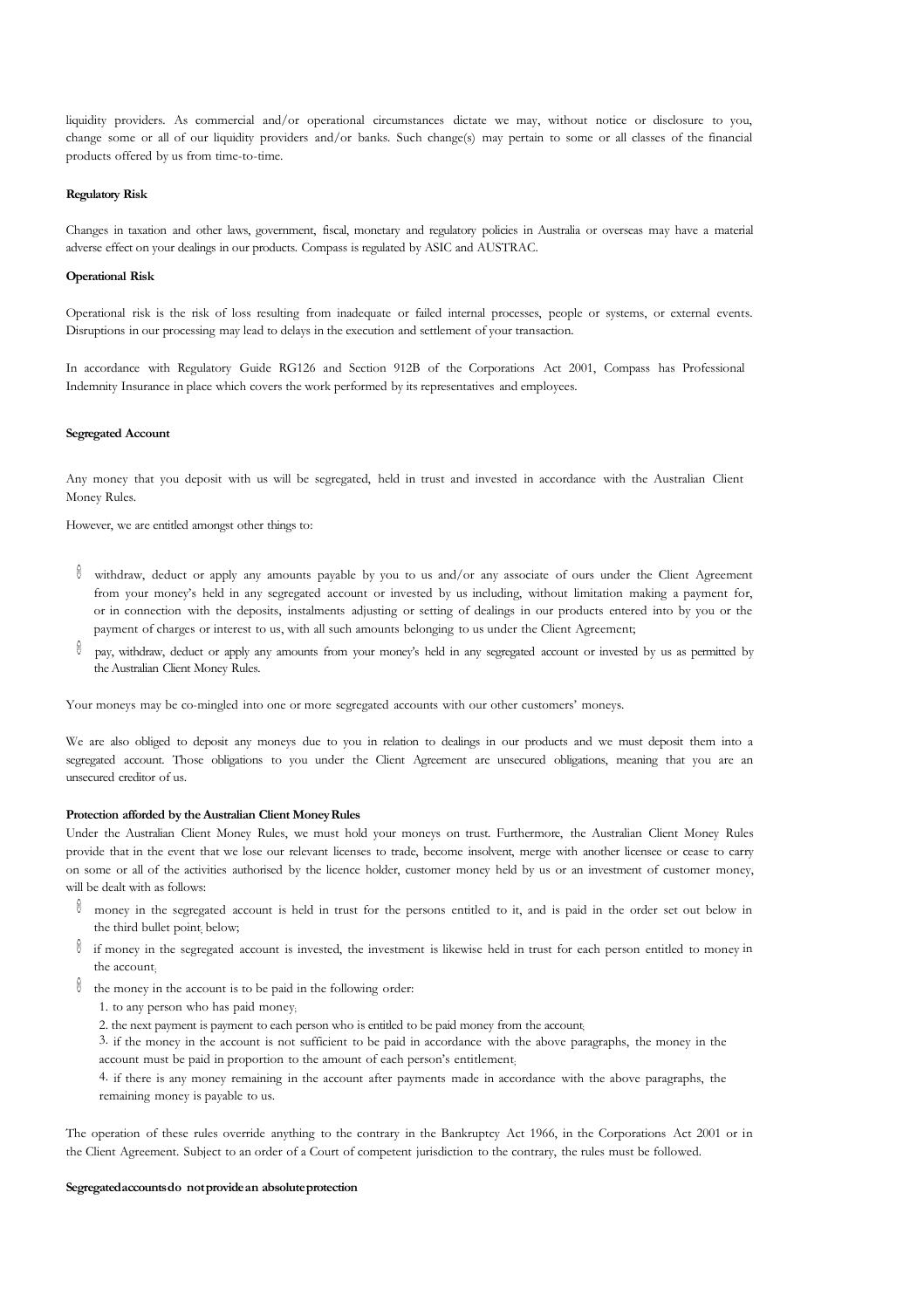The purpose of segregated accounts is to separate all customers' money, including your moneys, from our own funds. This practice is designed for the protection of customers like you and to assist in the proper administration and management of your funds.

Compass maintains its segregated accounts in Australia with approved deposit taking institutions, being banks and other financial institutions that are regulated by the Australian Prudential Regulation Authority. On a day-to-day basis directors, employees and representatives of Compass monitor the transactions that occur in the segregated accounts.

It is important to note, however, that the operation of segregated accounts, does not afford absolute protection against catastrophe, default or crime. Should Compass become aware of an event, default or act that serves to compromise segregated funds, we shall notify the affected customer(s) as soon as possible and we will immediately take all reasonable action available to us so as to prevent any further adverse event occurring in relation to the relevant funds of the customer(s).

In the unlikelihood of an unresolved deficit in the segregated accounts or in the event of insolvency, the adversely affected customer shall become an unsecured creditor in relation to the balance of the money's not recovered from the segregated account(s).

### **Whatis an unsecured creditor?**

In the event that you become an unsecured creditor of us, you will need to lodge a proof of debt with the liquidator for the amount of moneys that are owing to you as evidenced by your account statements.

The liquidator then assesses all proofs of debts to determine which creditors are able to share in the assets of the company, and to what extend depending on the amounts owing to them and any priority they may have to be paid.

### **8. CLIENT AGREEMENT**

In order to open an account, you are required to sign the Application, under which you agree to be bound by the Client Agreement which is an important legal document containing the terms and conditions which govern our relationship with you.

We recommend that you consider seeking independent legal advice before entering into the Client Agreement, as the terms and conditions detailed therein are important and affect your dealings with us.

We note the following key terms in the Client Agreement, many of which have been summarized throughout this PDS.

- $\mathbb O$  client acknowledgements regarding knowledge and suitability to trade foreign exchange products;
- $\mathbb{C}$  client representations and warranties;
- deposit and instalment requirements for forward foreign exchange contracts and our rights in respect of them;
- $\mathbb O$  client obligations regarding confirmations (including discrepancies);
- $\emptyset$  our rights following a default event;
- $\emptyset$  client indemnity in favour of us;
- $\mathbb{Q}$  fees, commissions and charges;
- restrictions on assignment of agreement;
- $\emptyset$  telephone recordings;
- $\emptyset$  governing law (New South Wales).
- $\theta$  termination and close out

### **9. DISCRETIONARY POWERS OF COMPASS**

We have a number of discretionary powers which may affect your trading activities, including the right to close out your transaction/s without prior notice to you. We refer you to the Client Agreement which sets out these powers and suggest that you should read and fully understand them before entering into a transaction. You should understand that we may refuse to enter into a transaction, or close out any open transactions, without notice, in circumstances such as the following:

- $\mathbb{I}$  if you fail to make any payment when it is due, including the payment of any Deposit or Instalment that has been requested by us;
- $\mathbb{I}$  if you fail to provide any material information that we have requested or any information you have given us is or becomes, in our opinion, materially inaccurate or misleading;
- $\mathbb{I}$  in the event of your death or loss of mental capacity;
- $\hat{U}$  if bankruptcy or winding up proceedings are commenced against you;
- $\mathbb{I}$  if the performance of our obligations under the Client Agreement becomes illegal;
- $\emptyset$  if a serious dispute has arisen between us; or
- $\mathbb{I}$  if you breach an important term of this Client Agreement or of any transaction.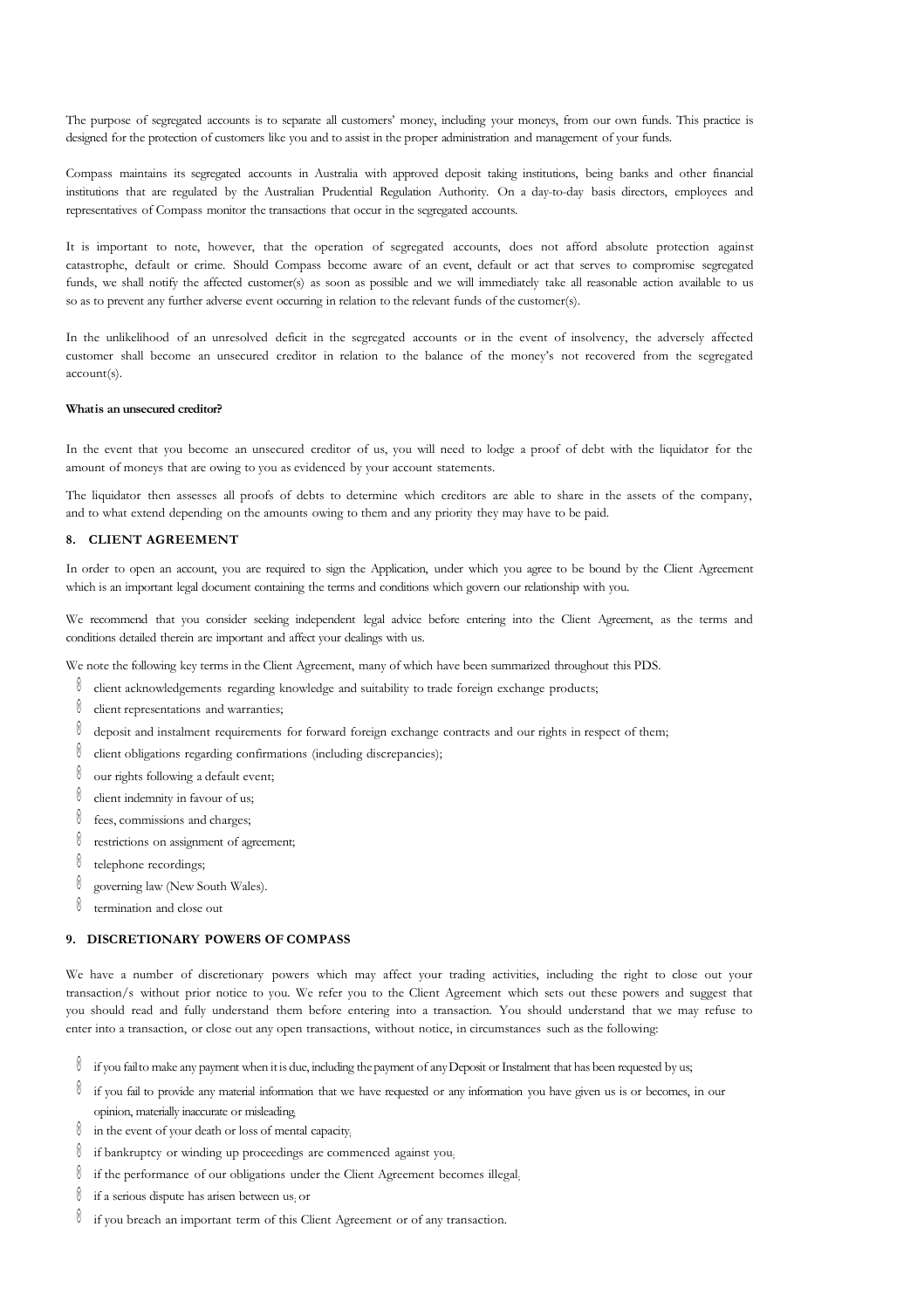You should be aware that we may be obliged to freeze or block your account if information comes to our attention that leads us to believe that it is being used in connection with money laundering or terrorist financing activities or if we are directed to do so by a regulatory authority. If this occurs, we will not be liable to you for any consequential losses whatsoever and you agree to continuously indemnify us if we suffer loss as a result of action taken by a third party beneficiary arising from any such action we have taken in relation to your account.

### **10. TAXATION CONSIDERATIONS**

Foreign exchange transactions and products may have tax implications. The taxation consequences of foreign exchange transactions and products can be complex and will differ for each individual's financial circumstances and the nature and characterization of the foreign exchange. We recommend that you obtain independent taxation and accounting advice in relation to the impact of foreign exchange transactions and products on your particular financial situation.

### **11. REMUNERATION, RELATED ENTITIES AND OTHER BENEFITS RECEIVED**

Our employees or contractors, who provide you with general advice only or transaction execution services, may receive commissions for the provision of these services. Our employees also receive salaries, performance-related bonuses and other benefits.

### **12. REFERRAL BENEFITS FOR OTHER SERVICES PROVIDERS**

You may have been referred to us by a service provider who may receive financial or non-financial benefits from us. These should have been disclosed to you by the services provider in question. Please note that such benefits will not impact transaction fees, the rate you will be offered or Deposits or Instalments payable for financial products or services undertaken with us.

### **13. DISCLOSURE OF ANY RELEVANT CONFLICTS OF INTEREST**

Save for the relationships or associations disclosed herein, we do not have any relationship which might potentially influence us in the provision of services to you. However, we may share fees and charges with associates or other third parties or receive remunerations from them with respect to your dealings with us.

### **14. MAKING A COMPLAINT**

We have an internal dispute resolution process in place to resolve any complaints or concerns you may have, quickly and fairly. Any complaints or concerns should be directed to the CEO and the Complaints Officer (by telephone, facsimile or letter) at the address and telephone/fax numbers provided in this PDS.

We will investigate your complaint and provide you with our decision and the reasons on which it is based, in writing. We will seek to resolve your complaint within 14 days.

If you are dissatisfied with the outcome, you have the right to lodge a complaint with the **Australian Financial Complaints Authority (AFCA),** an approved external dispute resolution scheme, of which we are a member, using the contact details below. **You may also make a complaint via the ASIC Free call info line on 1300 300 630.**

You can contact AFCA by any of the means listed below: In writing to:

AFCA GPO Box 3 Melbourne VIC 3001 Telephone: 1800 931 678 Facsimile: +613 9613 6399 Email: [info@afcaorg.au](mailto:%20info@afcaorg.au) Website: www.afca.org.au

### **15. OUR PRIVACY POLICY**

We are committed to protecting your privacy. The information you provide to us and any other information provided by you in connection with your transactions will primarily be used for the processing of your application, our systems and processes and for complying with certain laws and regulations. We have systems and processes in place which safeguard against the unauthorised use or disclosure of your personal information. We may use this information to send you details of other services or provide you with